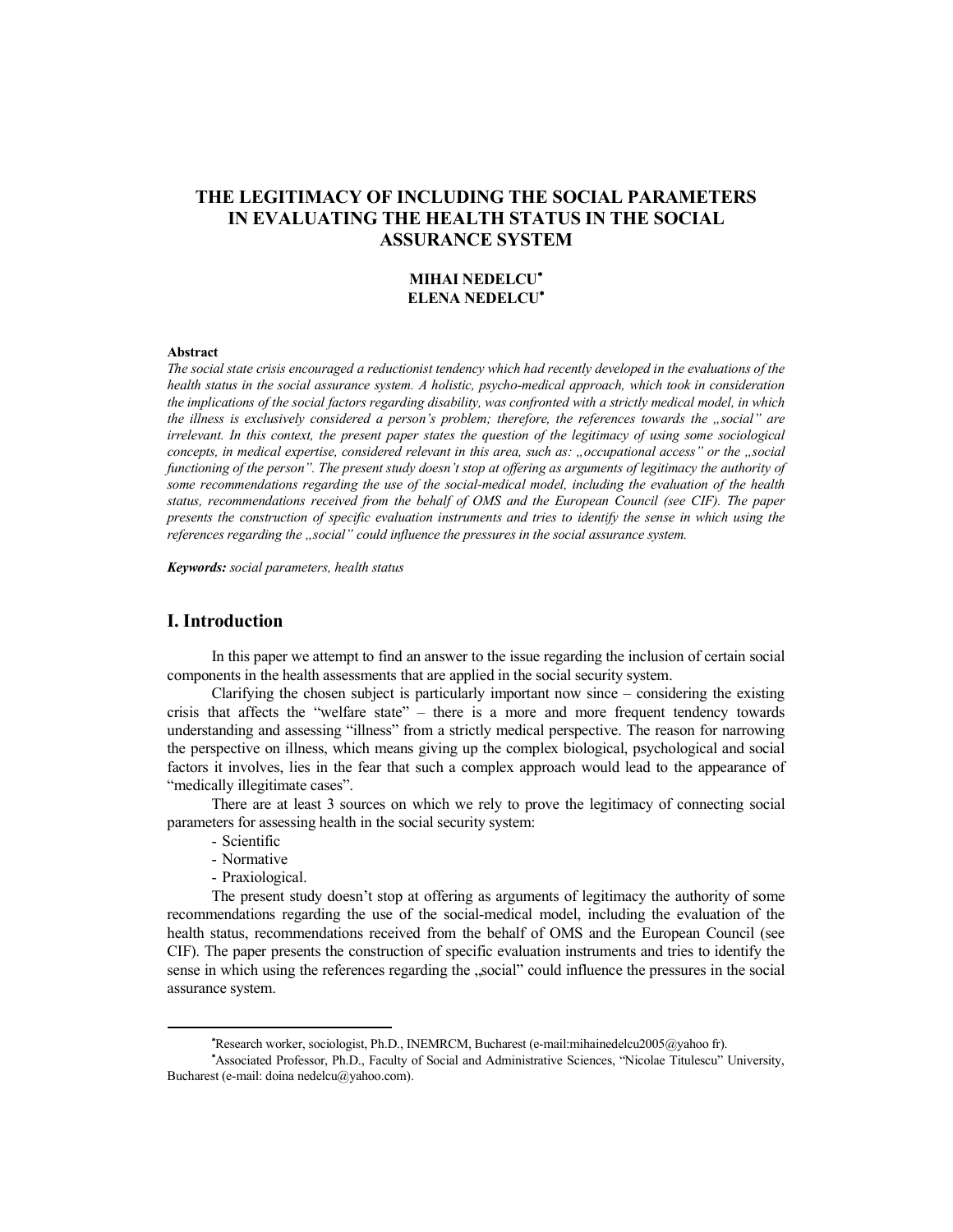#### **II. Paper content**

#### **Scientific legitimacy**

The increase of life expectancy in the countries which have seriously developed from an economic and social point of view during the last 200 years has led to successive changes in the health evaluative concepts and indices. Thus, specific indices – such as the "surviving" ones, i.e. morbidity or mortality, as well as the rigid nosological categories – have been replaced by assessments of the individual's daily life performances so that today there is a dynamic and holistic approach which insists on the individual's "welfare" and "quality of life".

By following this tendency we shall be able to find in special literature several paradigms which explain and define health and illness. Some of the best known are: the medical pattern and the medical-social pattern.

According to the "medical pattern", illness is strictly a problem of the individual. His life context, no matter how pathogenous or obstructive it is, appears as irrelevant and is ignored. Individual healthcare is the only subject for curing or treating the illness.

Morbidity and mortality indices are specific to this pattern (these indices do not measure the health state, but the bad health state, which is a negative measurement), alongside with the division in nosological categories and clinical assessments which do not involve any reference to the individual's current life environment.

 On the other hand, the medical-social pattern makes use not only of strictly medical information regarding the existing health problem, but also of information regarding the functioning of the individual.

The definition for health given by World Health Organization – as "the complete physical, mental and social welfare, and not just as the absence of an illness or impairment" – has led to introducing positive health indices referring to the three dimensions: physical, mental and social.

We shall briefly present the assessment types accomplished in conformity with the medicalsocial paradigm for the period of 1950-2000.

Besides the scale types used for measuring physical impairment, such as the PULSES profile, one can state that the first scales used for assessing individual state of health were the ADL scales (Activities of Daily Living)<sup>1</sup>. Using the concept of functional liability, one has tried to answer to the question: which are the normal limits of individual functioning when the latter takes care of the daily activities? From this perspective, **an individual is healthy only if he is physically and mentally able to do the things he wants and needs to do**.

ADL indices have been developed by Sydney Katz starting with 1959 and they basically refer to the patient's capacity to deal with his basic hygiene, the ability to take care of oneself, as well as the patient's mobility abilities. These indices can be expressed as an **impairment index**. Katz used the functional level as a marker that indicates the existence, the severity and impact of the illness; this level makes it possible for the measurement to be made even if, sometimes, nothing is known about the etiology of the illness. So, ADL scales measure the patient's degree of independence in performing activities such as: getting dressed and undressed, washing, using the toilet, personal care, mobility and eating.

Especially after 1970, the ADL scale has been applied to persons living in a community (family, work) – within which they perform different roles. This scale has been named IADL (Instrumental Activity of Daily Living). IALD methods include indices which bring into evidence an enlargement of the impairment issues with reference to the elements specific to a largely used concept – at least up to the year  $2000 - i.e.$  the concept of handicap. More and more extensive scales have been created to record the factors that can explain different levels of handicap, for one kind of

<sup>&</sup>lt;sup>1</sup> Ian Mc Dowell, Claire Newell, *Measuring Health*, Oxford: Oxford University Press, 1987, pp 5-22;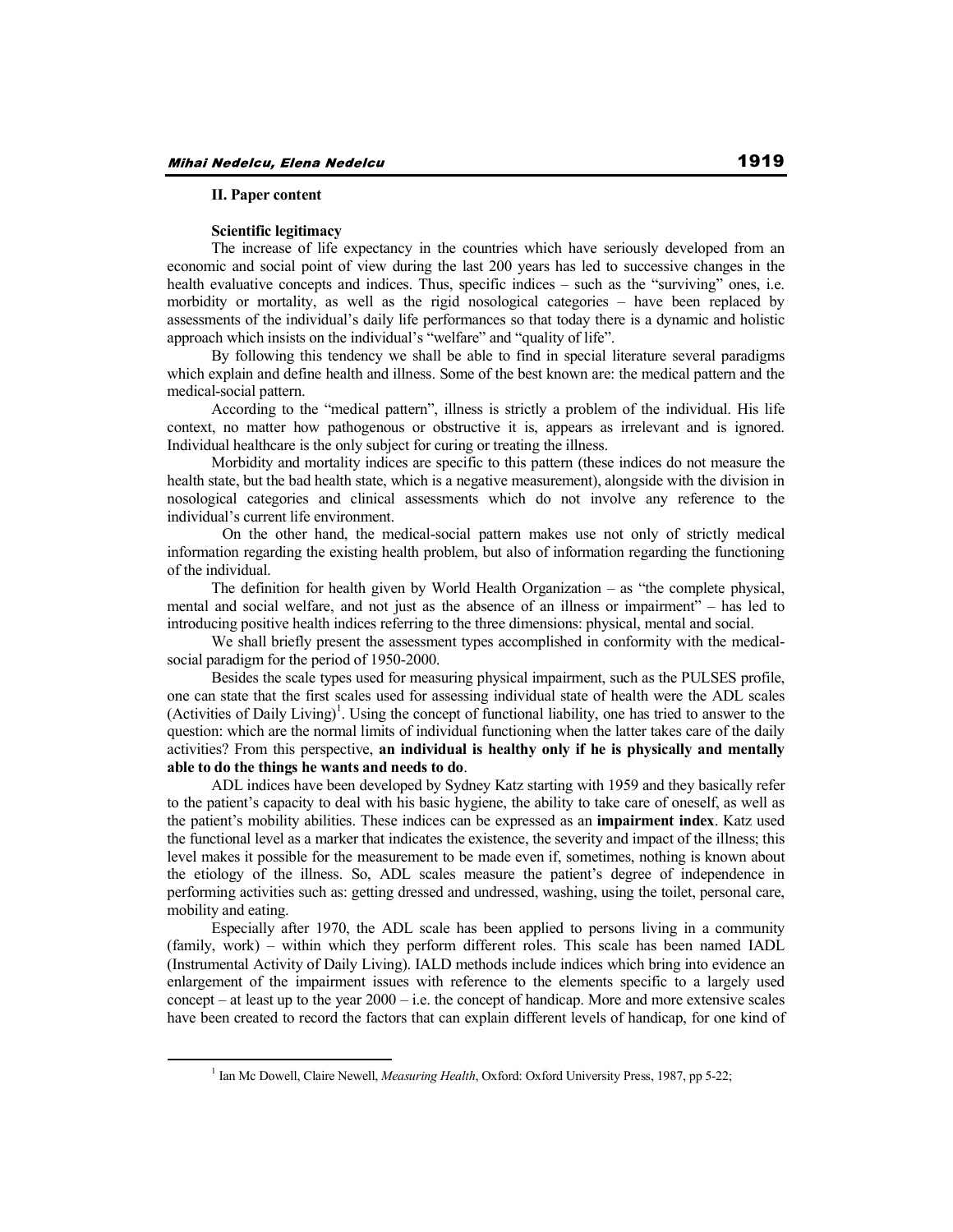impairment or another, e.g.: the type of work performed by the subject, his house etc. This extension will lead to creating indices known as "social and emotional functionality indices."

Assessment scales mentioned in specialized literature have made use of a large range of indices: psychological, social, life quality etc., which are often vaguely defined and difficult to be applied: "welfare state", "welfare", "life quality" etc.<sup>2</sup> Despite of several imprecise definitions, the use of the mentioned concepts has made it possible to create measurement instrument, which can point out not only the illness symptoms, but also positive states that are specific to the illness.

A remarkable valorization of the medico-social pattern was accomplished in the book: The International Classification of Functioning, Disability and Health  $(ICF)^3$ .

Far from being a simple catalogue for classifying and codifying illnesses, ICF is a real paradigm on health and people with health problems, while offering the conceptual frame and the necessary operational definitions. ICF requires the development of research activity for improving "assessment procedures", appreciating that "empirical research will lead to … a clearer operationalization of the notions."

A fundamental concept in the medical-social paradigm used for explaining the illness (in ICF) is the bipolar concept of functioning-disability.

Disability (term opposed to functioning) is understood not only as an impairment of the whole functional body integrity, but also as activity limitation and a participation restriction to daily activities.

Disability (fig. 1) is a general term for *impairments, activity limitations and participation restrictions*. It denotes the negative aspects concerning the interaction between *the individual (who has a health problem) and the contextual factors (environmental and personal factors)*. 4

This concept juxtaposes social disfunctionality and body disfunctionality and it also establishes a connection between them. Consequently, the definition given to disability makes reference to the daily consequences of the impairments, consequences that are expressed as activity limitations and participation restrictions. Moreover, the consequences cannot be mechanically deduced from "body impairments", because the **functioning/disability** of a person is seen as a dynamic interaction between health problems (illnesses, disorder, lesions, traumas etc.) and the existing contextual factors.

ICF pays maximum attention to context in assessing the individual health state. Contextual factors are, in ICF, "the basis on which health states are founded."<sup>5</sup>

Now we could conclude that the difference between the two paradigms – the medical pattern and the medical-social pattern – relies on two key words: "**illness**" and "**disability**".

While the "ill person" is "seen" and his/her state of health is evaluated in the clinic and the lab, the "person with disabilities" is "seen" and evaluated taking into consideration his/her life style, the social "current environment", because his/her way of expressing himself/herself, as well as his/her abilities, are due both to his/her impairment and to his/her life conditions. "Two persons with the same illness (serious illness, author's note) may function differently, exactly as two persons who function in the same way must not necessarily have the same state of health".<sup>6</sup>

By means of these theoretical clarifications – brought by ICF– and also by means of the constructs conceived before ICF, as well as after the publication of this paper. I have conceived two

<sup>&</sup>lt;sup>2</sup> Mihai Nedelcu, *O paradigmă a cunoașterii calității vieții – rezumatul tezei de doctorat, București: Editura* Universității din București, 1996;

<sup>3</sup> Clasificarea internațională a funcționării dizabilității si sănătății – Organizația internațională a sănătății, București: Editura Marlink, București, 2004;

<sup>4</sup> Idem, p. 217

<sup>&</sup>lt;sup>5</sup> Clasificarea internațională a funcționării dizabilității si sănătății – Organizația internațională a sănătății, București: Editura Marlink, București, 2004, p. 218;

 $6$  Idem p. 4;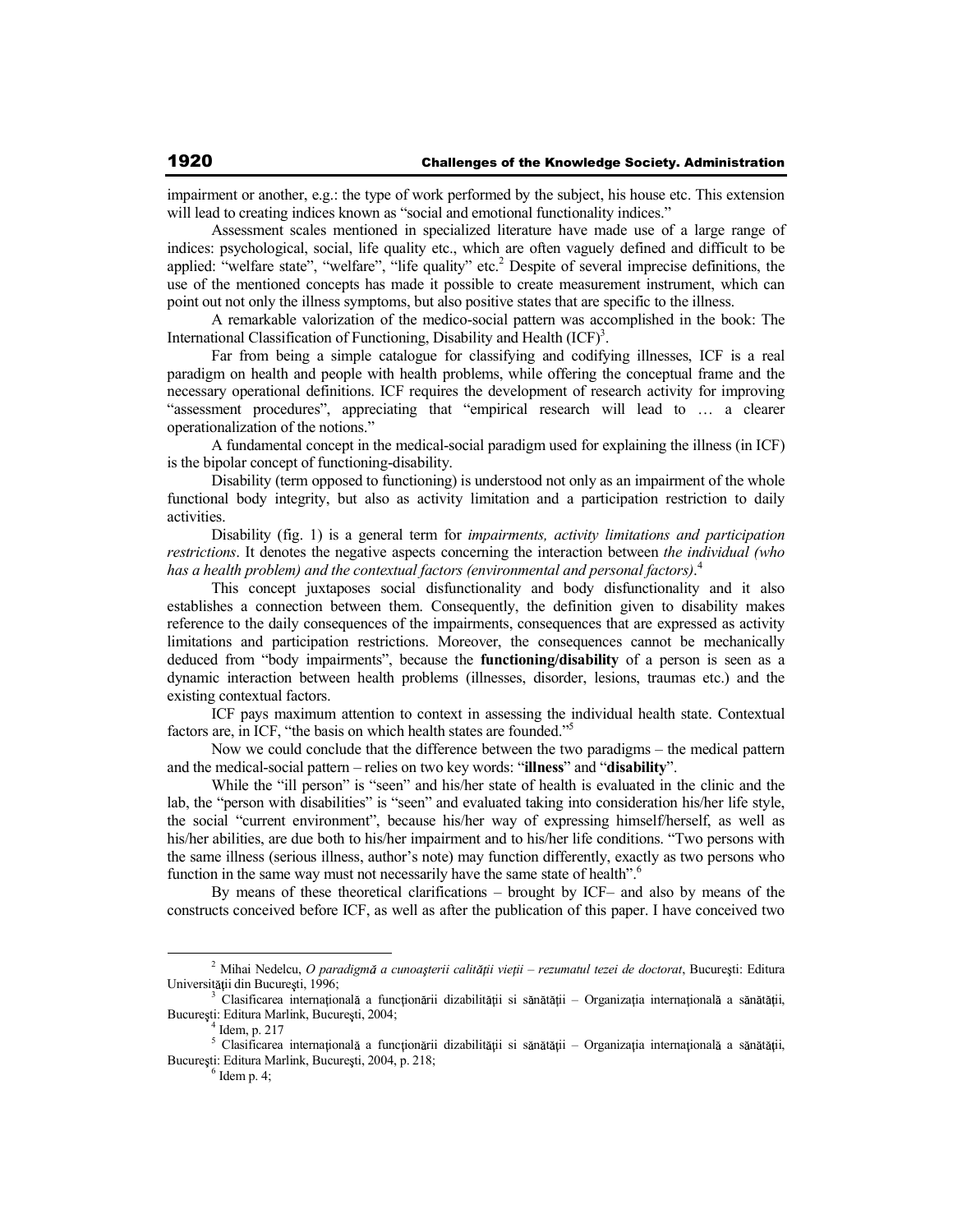questionnaires that are basically meant for documentation and specific assessments in the social security system.

I refer to *The Social-Professional Assessment Instrument (S-PAI)* and *The Social Functioning Assessment Instrument (SFAI)*.

a) *S-PAI* combines qualitative and quantitative information. Thus, we accomplish a presentation of the subject's social situation: occupational status, professional career, family, living conditions, living standard and an evaluation made according to the concept of "*occupational access"*.

"*Occupational access"* is not mentioned as such in ICF, but it is rather considered as a synthetic, "resumative" indicator<sup>7</sup>, which joins variables from different categories, such as: environment and social factors, as well as "activities and participation" factors.<sup>8</sup>

We have showed that contextual factors (environment and personal factors) are an essential ICF component. They interact with the other "functionality-disability" components and they *facilitate* or *block* the impact of the physical and social world, as well as people's behavior.

The expertise of the work capacity consists in wholly evaluating a person's health state in order to establish if and to what extent this person is compatible with one or another kind of activity, as well as with taking up an occupation (workplace).

But, access to a workplace of persons with medical problems does not depend either on that person's medical status, on the diagnosis, on the impairment itself or on that person's "availability" to work. In many cases non-medical factor – contextual factors – are involved. According to the above presented theory, these factors can reduce or increase the disability, facilitate or block access to work.

The complex, evaluating concept "occupational access" – presented in S-PAI – includes the following variables: age, duration of unemployment, household activities, occupational trust-mistrust in relation to the economic characteristics of the residential area, availability to work.

The "Occupational access" indicator and its variables are congruent with the medical-social paradigm of functioning-disability.

b) *IEFS* is a social assessment instrument. Its role is to bring into evidence and in a quantifiable form the activity limitations and participation restrictions that may appear in different life areas, while indicating the most important limitations, the situations in which the person with disabilities needs support from other persons. The necessary social services are evaluated taking into consideration the degree to which the disabled person depends on help from someone else.

This indicator is based on the functioning-disability bipolar concept. The result may be presented as a general score, a sum of several sectorial scores.

#### **Normative legitimacy**

In the last 50 years, as a consequence of the tendency manifested by the World Health Organization to define and evaluate health state, one has noticed a move from the static approach to the individual (who was placed in a nosological category) towards a more dynamic one (which places the individual within the context of his/her daily capacities and functional performances).

Since this tendency became prominent, in May 2001, at the  $54<sup>th</sup>$  session, the World Health Organization approved the International Classification of Functioning, Disability and Health<sup>9</sup> and recommended the member states to use ICF "in research, surveillance and reporting…"

Romania has been a WHO member since 1948.

 $<sup>7</sup>$  Idem p. 172;</sup>

<sup>8</sup> Idem p. 124;

<sup>&</sup>lt;sup>9</sup> Clasificarea internațională a funcționării dizabilității si sănătății – Organizația internațională a sănătății, București: Editura Marlink, București, 2004, pag. 25;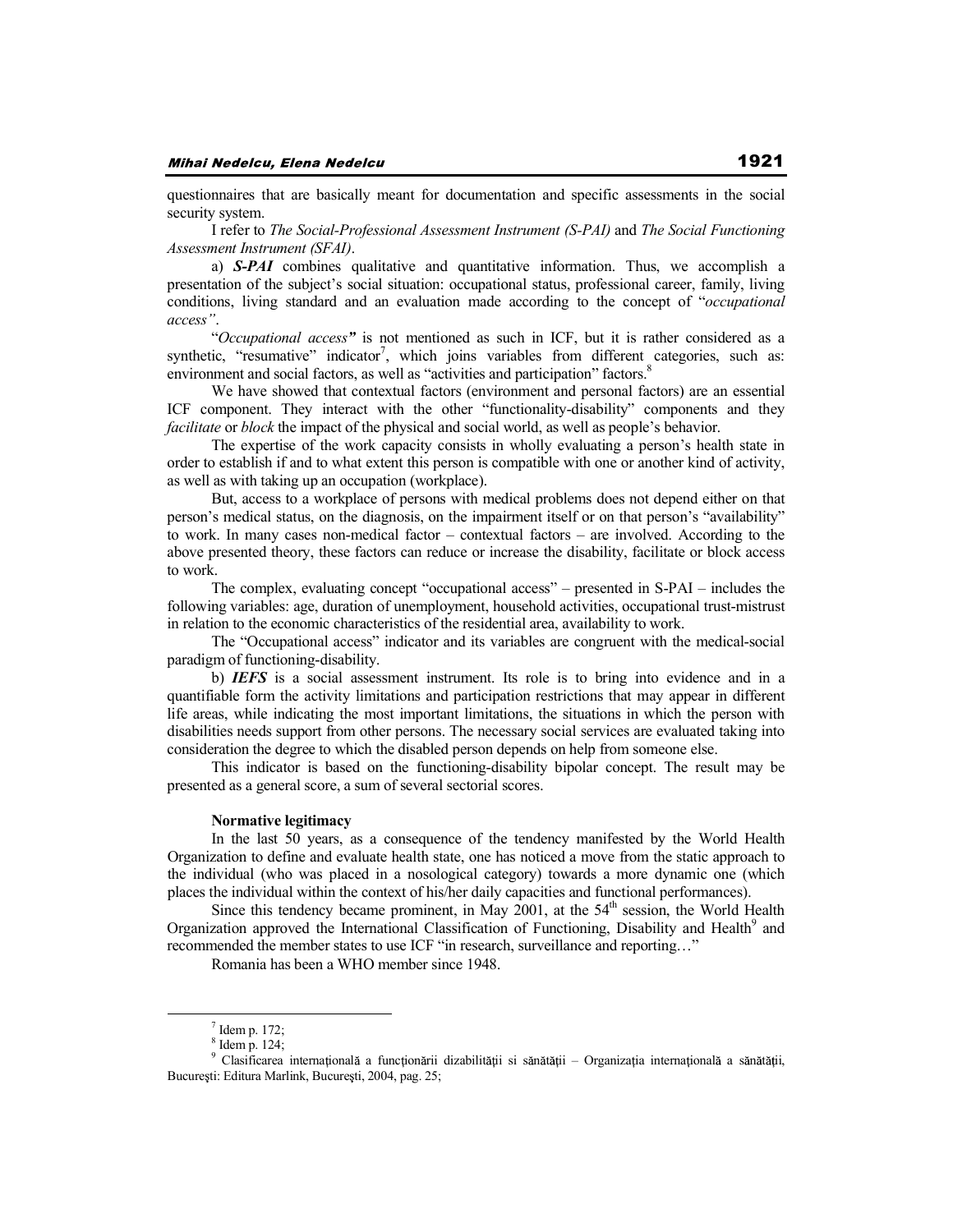EU Directives – e.g. Directive 2000/78 in favor of equal job opportunities – set forth the main concepts and the objectives of the Sectorial Operational Programs, on the basis of which EU allots structural and cohesion Funds for: social economy development, development of programs for reintegrating persons with disabilities, supporting the creation of new workplaces in factories, improving access and participation of vulnerable groups. All these programs are elaborated in the spirit of the medical-social pattern, whose conceptualization and operationalization have been significantly improved by ICF.

The above mentioned terms and objectives do not fit within the strict limits of the medical pattern.

Romania has been a EU member state since 2007.

#### **Praxiological legitimacy**

The term "disability" is a generic one. It might replace the notions of handicap and invalidity, which are regarded as being "pejorative" by ICF. Thus, the significance and implications of the concept of disability are not only semantic or ethical, but they can also influence organization, social policy, legislation and the financial sector.

Undoubtedly, there are cases in which participation limitations are due not only to the incapacity caused by the illness/impairment, but also to the environment, including the social restrictive attitudes. However, the major role of the social enterprise is not to replace medical criteria or to eliminate them, but to provide information that might help conceive solid and functional social medical policies.

Introducing or accepting social references are meant to complete medical information which will be useful and adequate to a large number of applications including for the social security system. ICF offers the information conceptual frame that can be applied to personal health problems, including for preventing illnesses, promoting health, improving participation (by elimination or diminishing obstacles and by offering support as a facilitation factor or social level).

The aim of this activity is to reduce disability, impose social and professional participation and inclusion, finally to reduce the financial assistance expenses.

## **III. Conclusions.**

Since the medico-social paradigm is recommended by the WHO in an official document (ICF), it results that it is legitimate according to the international scientific community and it is fully compatible with the EU values; at the same time, the Romanian present norms regarding the granting of medical pensions is tributary to a medical federalist model in which connections between "the biological" and "the social" are annihilated."

The fear that this connection might lead to an increase in the number of persons retired on medical grounds is not justified because this scientifically and normatively legitimate type of documentation and evaluations is crucial for conceiving authentic social medical policies. It is this type of solutions that can "reduce the pressure" existing on the security system.